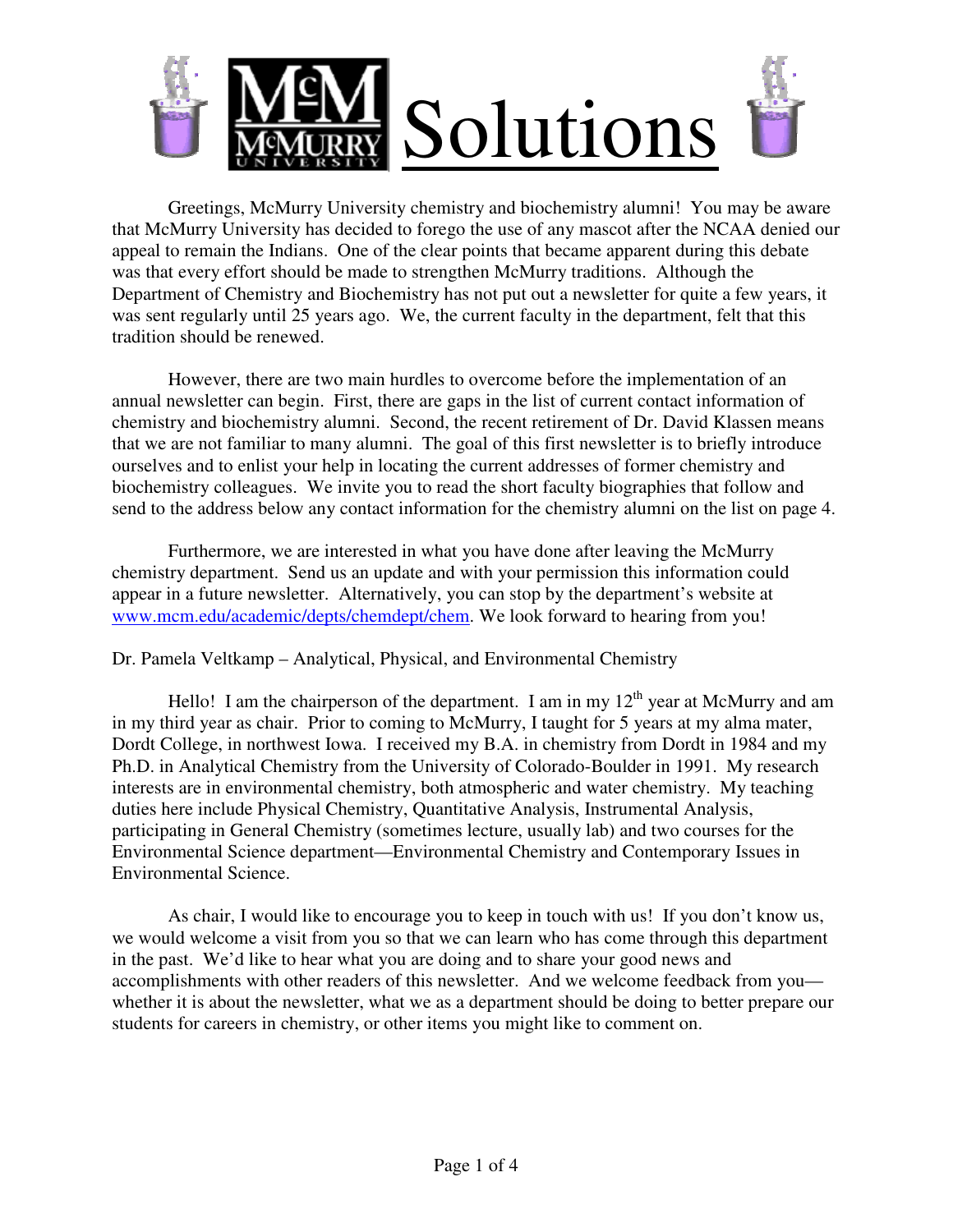## Dr. Arlen Jeffery – Organic Chemistry

I earned my Ph.D. in Chemistry from The University of Iowa in 1998 and lectured at Wichita State University in Wichita, KS and Butler County Community College before coming to McMurry in 2000. I teach organic and organic structural analysis, and rotate teaching general chemistry and labs, CORE-Human Knowledge, and McM-101. I am the co-sponsor for the McMurry Student ACS club and have promoted the chemistry shows at Saint John's Elementary.

My main research interest involves anti-viral chemistry, with specialization in carbohydrate, amino acid, nucleoside, and phosphonate chemistry synthesis. My major research project is the design and synthesis of a double-headed nucleoside (DHN); the carbohydrate developed from L-serine. The project ultimately will evolve into a double-headed nucleoside phosphonate to prolong the lifetime of the pro-drug within the biological system.

## Dr. Paul Pyenta – Physical Biochemistry

Hello! I am currently an associate professor of biochemistry at McMurry University. I earned my PhD at Cornell University (Ithaca, NY) working in biophysical chemistry under Dr. Barbara Baird. Before that, I earned a BS in chemistry and a BA in mathematics at Wayne State University (Detroit, MI). My PhD thesis centered on diffusion and mobility studies of membrane-bound proteins in the inner leaflet of mammalian cells. I used microscopic and laser applications to investigate these properties. Fluorescence served a large role in these studies, and has become a favorite tool for me. I am currently pursuing two projects at McMurry: (1) probing the real-time dynamics and conformational properties of proteins using fluorescence resonance energy transfer, and (2) transforming a bacterium known as *Bacillus thuringiensis* with DNA for green fluorescent protein (GFP) in order to track it through the digestive tracks of certain insects. Academically, I have always been interested in (1) the teaching of the sciences, and (2) the crossdiscipline areas, such as that between chemistry, biology, and physics. These interests go handin-hand, and allow "Dr. P" (as students often call me) to infuse interdisciplinary topics and examples into the classroom. I regularly teach general chemistry, biochemistry, and biophysical chemistry for McMurry's chemistry department.

I am married to Josie; we have three sons (ages 6, 3, and 2), and are expecting a daughter to be born in February 2007. I am originally from Michigan, and Josie is from New York. We both have come to love Abilene, the warm (err… hot) weather, the terrain, and have happily left the cold winters of the northeast behind. We recently moved to a house in the country south of Abilene, where we enjoy the fresh air, the freedom of country living, our pets, and our small flock of chickens. Josie is busy raising the children and keeping house, but hopes to return to work as a nurse sometime in the future. I am kept busy doing handy-man duties, and enjoy playing with energy-saving projects, such as solar water heating and wind energy.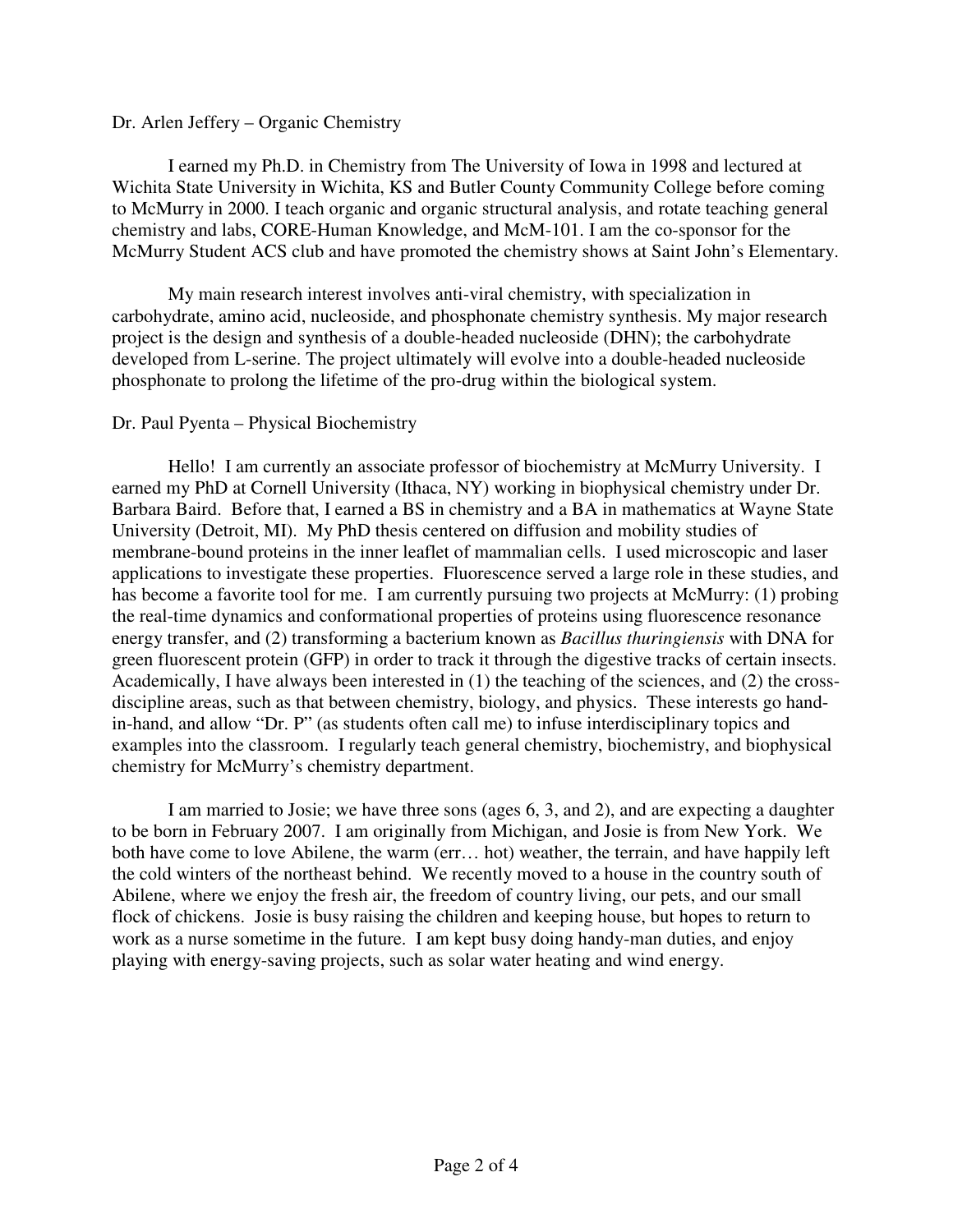## Dr. Edward Donnay – Inorganic Chemistry

Hello, I joined the faculty at McMurry upon the retirement of Dr. Klassen in 2006. I received my doctorate from Washington University in St. Louis in 2002. I spent three years as a visiting assistant professor at Furman University in Greenville, SC and a year at Kent State University as a postdoctoral researcher before moving to Texas. I am having fun exploring my new surroundings and meeting new people. This year I have been immersed in the non-major chemistry course and involved with general chemistry. I will be teaching the upper level inorganic course next fall. Current and future projects include editing this newsletter, initiating a monthly seminar series, and having students learn chemistry through service to the community by participating in chemistry demonstrations. If you are interested in talking about any of these ventures please contact me.

My research interests involve making new and unusual transition metal complexes. For example, the synthesis of ruthenium and chromium complexes that contain three different diimine ligands will allow us to tailor the molecular properties to approach various problems. These types of complexes have been proposed as possible anticancer agents due to the ability of the excited states to oxidize guanine, a DNA base. However, the delivery and binding of the transition metal complexes to DNA are still under investigation. I am also interested in addressing other synthetic problems or issues that are brought to my attention. Collaboration and bringing multiple approaches to a problem is usually the best way to find innovative solutions.

## Mrs. Alecia Eppley – Organic and Medicinal Chemistry

I am an adjunct in the chemistry department and have been teaching Fundamentals of Biological Chemistry for the past three years. This is a relatively new course designed to meet the needs of pre-nursing students. Before teaching at McMurry I taught at Hardin-Simmons for one year. I also do consulting work for ACT which involves editing and writing for several of their exams. I am a native Minnesotan and moved East for college. I received a bachelor's in chemistry at Smith College, in Northampton, MA and a master's in organic chemistry at Cornell University in Ithaca, NY. I worked for two years as a medicinal chemist for SmithKline Beecham pharmaceuticals (now GlaxoSmithKline) in suburban Philadelphia. My family came to Abilene in 2000 when my husband joined the McMurry faculty in the Department of Religion and Philosophy. We have three children.